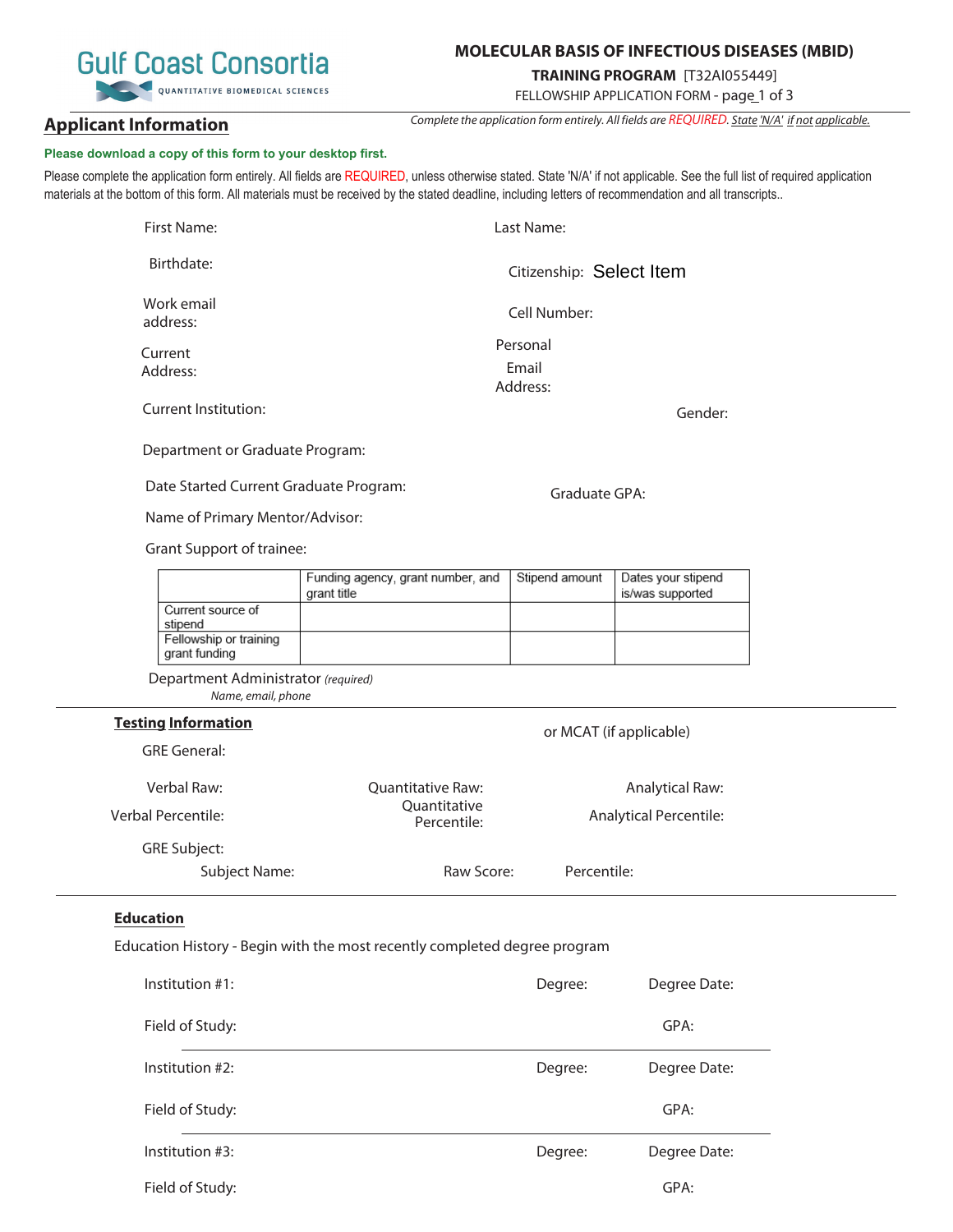

## **Research Information**

Primary Mentor/Advisor's Current Institution:

Department of Primary Mentor/Advisor:

Full-time Research Experience prior to entering current program (Number of months): \*Include research starting after you completed high school, up until you began your PhD program. Instructions of how to calculate the months are found [here.](https://www.gulfcoastconsortia.org/home/training/molecular-basis-of-infectious-diseases-mbid/#1556808353571-e0954b29-8f5a)

Are you able to commence support from this Fellowship 08/01/2022? **Select One** 

If not, earliest start date is:

Provide six key words describing your research:

### **Project Information**

Project Title:

**Detailed instructions for submitting Project information**. For this section, please send the following as a Word document to jessica.poli@rice.edu with the following section headers:

1. **Project Description** (maximum one page): A "Specific Aims page" including background, significance, rationale, hypothesis or goal, specific approaches, and anticipated outcomes. The student's dissertation project must involve molecular aspects of microbial pathogenesis or host interactions. Text only, no figures or tables allowed.

2. **Layperson's Project Description** (max 250 words): This is a simple description that would be understandable by someone with only a basic science background. It is for general purposes only and should describe your projects

3. **Career Goals** (max 500 words): Describe your overall career goals and how they relate to MBID. Describe the education, training, and other career development experiences you will need to achieve your career goals and how MBID will help you achieve them.

4. **Mentoring Plan** (max 500 words): Provide a brief description of the plan you and your mentor have jointly developed to achieve your career goals. Include any anticipated didactic course work, research training, enrichment activities and personal development (e.g. writing and speaking skills), professional meetings to be attended, etc. The plan should include an estimated timeline for completion of the graduate training program and specific milestones to be achieved. Include the use of an Individual Development Plan (IDP). Again, this plan should be jointly developed by you and your mentor (mentor will confirm this in his/her Recommendation Letter).

5. **Grant Support**: List any current or previous grant support (federal or otherwise) supporting your project/stipend, including any previous or current training grant or training fellowship support. Include the project title, grant sponsor, total award amount, and dates of support.

#### **Current Degree Plan**

Anticipated PhD Subject Area:

Anticipated PhD Month/Year:

Have you taken an ethics course in the Responsible Conduct of Research (RCR)?

No. If no, what course do you plan to take and when?

Yes. If yes, please provide name of course, where taken, and when it was completed.